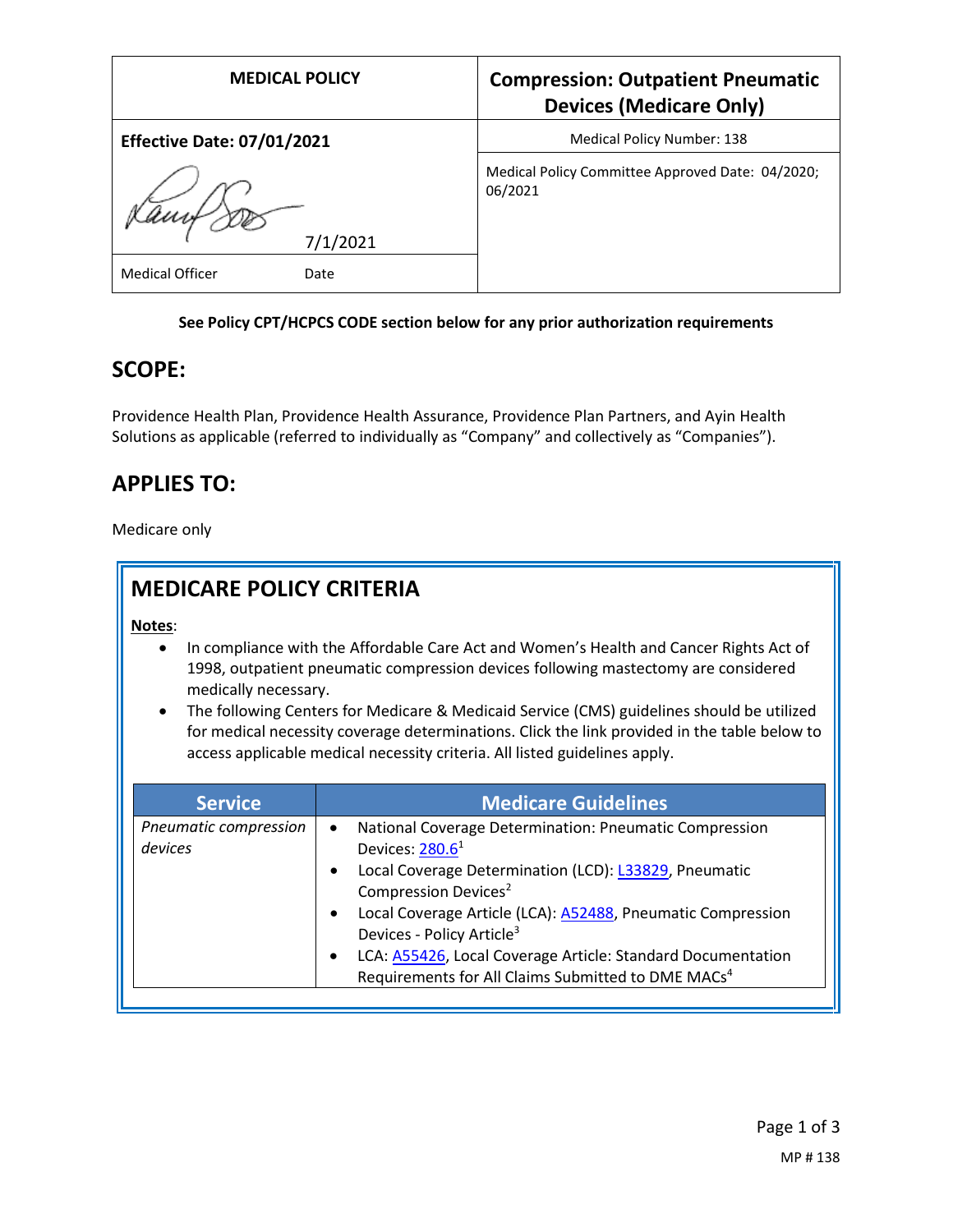### **BILLING GUIDELINES**

The LCDs and LCAs contain specific guidance for billing and coding. See the CODING GUIDELINES and MISCELLANEOUS sections of LC[A A52488](https://www.cms.gov/medicare-coverage-database/details/article-details.aspx?articleId=52488) for guidance. Per LC[D L33829,](https://www.cms.gov/medicare-coverage-database/details/lcd-details.aspx?LCDId=33829) specific elements must be contained in the submitted records. See section titled, DOCUMENTATION REQUIREMENTS within the LCD for precise guidance. Reference the general requirements for all DME, [A55426,](https://www.cms.gov/medicare-coverage-database/details/article-details.aspx?articleId=55426) which also includes documentation requirements.

## **HCPCS CODES**

| <b>Medicare Only</b>            |                                                                                                                                              |  |
|---------------------------------|----------------------------------------------------------------------------------------------------------------------------------------------|--|
| <b>Not Covered</b>              |                                                                                                                                              |  |
| E0675                           | Pneumatic compression device, high pressure, rapid inflation/deflation cycle, for arterial<br>insufficiency (unilateral or bilateral system) |  |
| E0676                           | Intermittent limb compression device (includes all accessories), not otherwise specified                                                     |  |
| No Prior Authorization Required |                                                                                                                                              |  |
| E0650                           | Pneumatic compressor, non-segmental home model                                                                                               |  |
| E0651                           | Pneumatic compressor, segmental home model without calibrated gradient pressure                                                              |  |
| E0652                           | Pneumatic compressor, segmental home model with calibrated gradient pressure                                                                 |  |
| E0655                           | Non-segmental pneumatic appliance for use with pneumatic compressor, half arm                                                                |  |
| E0656                           | Segmental pneumatic appliance for use with pneumatic compressor, trunk                                                                       |  |
| E0657                           | Segmental pneumatic appliance for use with pneumatic compressor, chest                                                                       |  |
| E0660                           | Non-segmental pneumatic appliance for use with pneumatic compressor, full leg                                                                |  |
| E0665                           | Non-segmental pneumatic appliance for use with pneumatic compressor, full arm                                                                |  |
| E0666                           | Non-segmental pneumatic appliance for use with pneumatic compressor, half leg                                                                |  |
| E0667                           | Segmental pneumatic appliance for use with pneumatic compressor, full leg                                                                    |  |
| E0668                           | Segmental pneumatic appliance for use with pneumatic compressor, full arm                                                                    |  |
| E0669                           | Segmental pneumatic appliance for use with pneumatic compressor, half leg                                                                    |  |
| E0670                           | Segmental pneumatic appliance for use with pneumatic compressor, integrated, 2 full<br>legs and trunk                                        |  |
| E0671                           | Segmental gradient pressure pneumatic appliance, full leg                                                                                    |  |
| E0672                           | Segmental gradient pressure pneumatic appliance, full arm                                                                                    |  |
| E0673                           | Segmental gradient pressure pneumatic appliance, half leg                                                                                    |  |

# **INSTRUCTIONS FOR USE**

Company Medical Policies serve as guidance for the administration of plan benefits. Medical policies do not constitute medical advice nor a guarantee of coverage. Company Medical Policies are reviewed annually and are based upon published, peer-reviewed scientific evidence and evidence-based clinical practice guidelines that are available as of the last policy update. The Companies reserve the right to determine the application of Medical Policies and make revisions to Medical Policies at any time. Providers will be given at least 60-days notice of policy changes that are restrictive in nature.